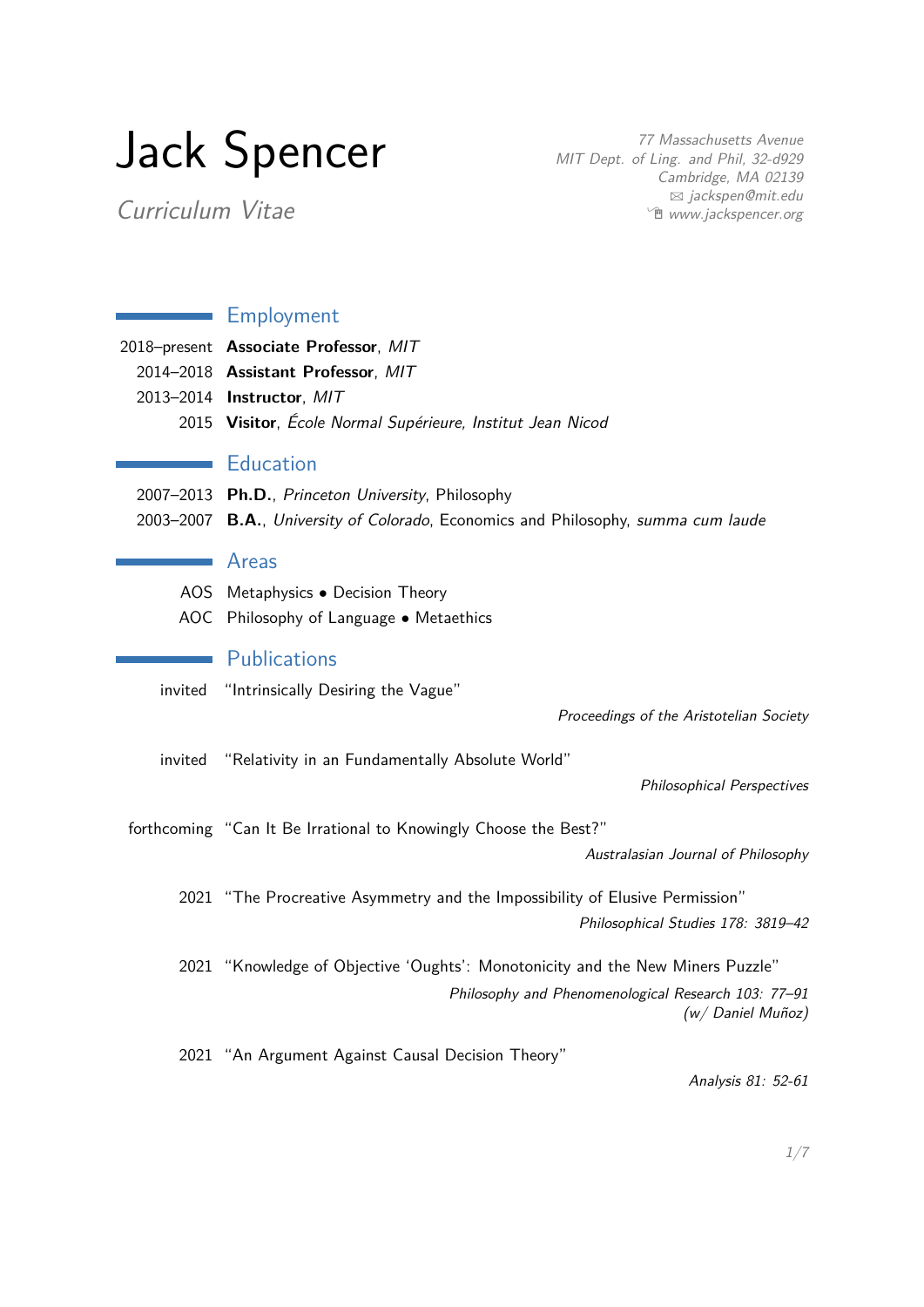2021 "Rational Monism and Rational Pluralism"

Philosophical Studies 178: 1769-1800

2020 "Objective Value is Always Newcombizable"

Mind 129: 1157-92 (w/ Arif Ahmed)

2020 "No Crystal Balls"

Noûs 54: 105–25

2019 "Ethics of Artificial Intelligence in Radiology: Summary of the Joint European and North American Multisociety Statement"

Radiology 294: 436–40 (w/ J. Raymond Geis, Adrian Brody, Carol C. Wu, Erik Ranschaert, Jacob L. Jaremko, Steve G. Langer, Andrea Borondy Kitts, Judy Birch, William F. Shields, Robert van den Hoven van Genderen, Elmar Kotter, Judy Wawira Gichoya, Tessa S. Cook, Matthew B. Morgan, An Tang, Nabile M. Safdar, and Marc Kohli)

> Also published in: Journal of the American College of Radiology (2019) 16: 1516-21

> > Also published in: Insights into Imaging (2019) 10:101

Also published in: Canadian Association of Radiologists Journal (2019) 70: 329-34

2019 "Why Take Both Boxes?"

Philosophy and Phenomenological Research 99: 27–48 (w/ Ian Wells)

2017 "Able to Do the Impossible"

Mind 126: 265–96

2016 "Disagreement and Attitudinal Relativism"

Mind 125: 511–39

2016 "Relativity and Degrees of Relationality" Philosophy and Phenomenological Research 92: 432–59

#### Reviews

2019 Review of Ahmed (ed.) Newcomb's Problem (CUP)

Notre Dame Philosophical Reviews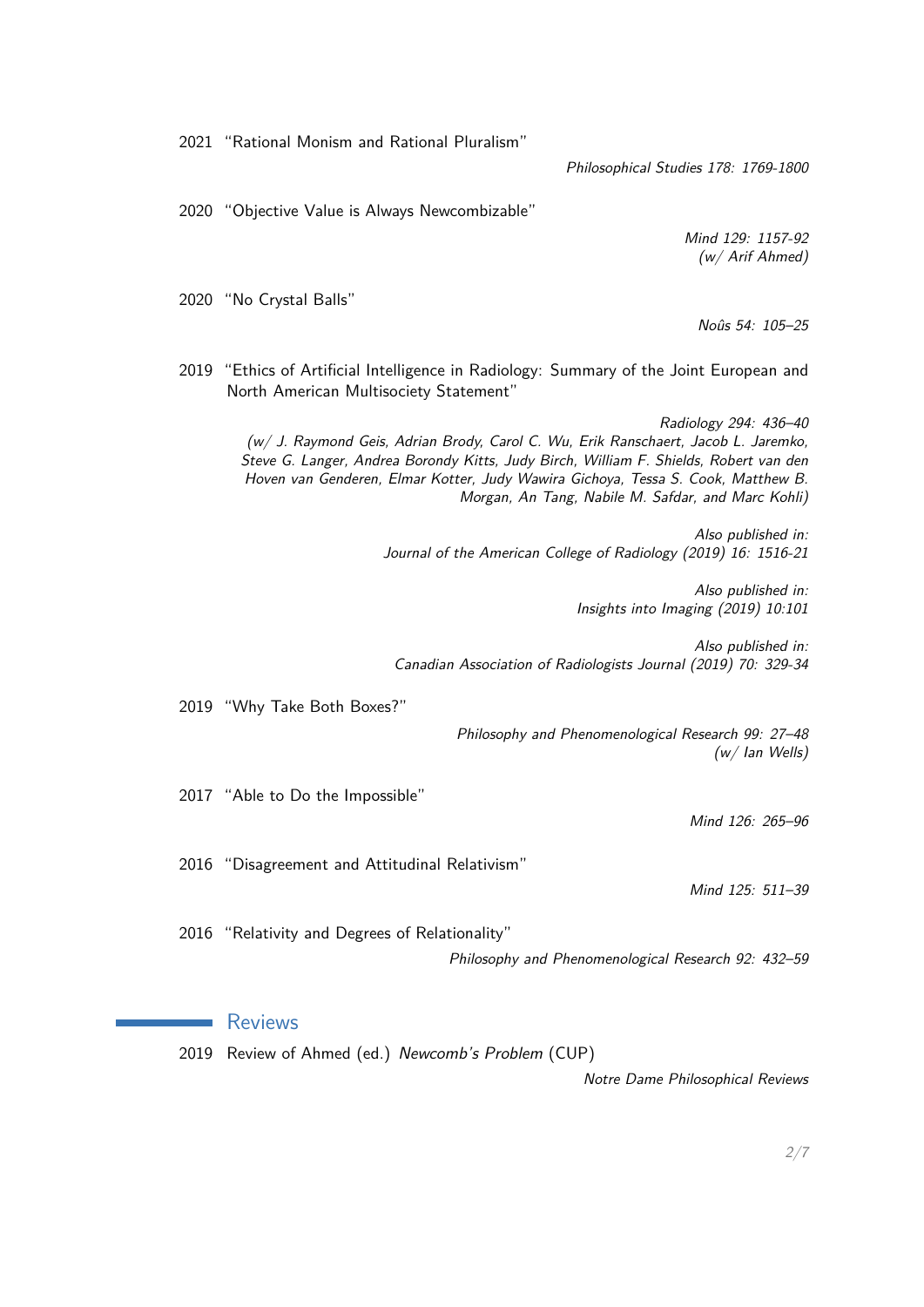## **Talks**

| 2021 "Intrinsically Desiring the Vague"                                        |                                                                  |
|--------------------------------------------------------------------------------|------------------------------------------------------------------|
|                                                                                | Aristotelian Society                                             |
| 2021 "Relativity in a Fundamentally Absolute World"                            |                                                                  |
|                                                                                | New England Summer Metaphysics Group                             |
| 2021 "Rational Monism and Rational Pluralism"                                  |                                                                  |
|                                                                                | Princeton University                                             |
|                                                                                | (Decision Theory Seminar)                                        |
|                                                                                |                                                                  |
| 2020 "Relativity in a Fundamentally Absolute World"                            |                                                                  |
|                                                                                | University of Chicago<br>(Theoretical Philosophy Workshop)       |
|                                                                                |                                                                  |
| 2020 "Why the Present Glows"                                                   |                                                                  |
|                                                                                | University of Southern California<br>(presented by David Builes) |
|                                                                                |                                                                  |
| 2020 "Why the Present Glows"                                                   |                                                                  |
|                                                                                | New England Summer Metaphysics Group                             |
| 2020 "Is Nonfundamental Existence Relative?"                                   |                                                                  |
|                                                                                | Metaphysics on the Mountain 3                                    |
|                                                                                |                                                                  |
| 2020 "Is Nonfundamental Existence Relative?"                                   |                                                                  |
|                                                                                | University of Miami<br>(Colloquium)                              |
|                                                                                |                                                                  |
| 2020 "Is Nonfundamental Existence Relative?"                                   |                                                                  |
|                                                                                | <b>UMass Amherst</b>                                             |
|                                                                                | (Colloquium)                                                     |
| 2020 "An Argument Against Causal Decision Theory"                              |                                                                  |
|                                                                                | Central APA, Chicago                                             |
|                                                                                |                                                                  |
| 2019 "How (Not) to Justify Chance-Credence Norms"<br><b>Rutgers University</b> |                                                                  |
| (Rutgers Workshop on the Foundations of Probability)                           |                                                                  |
| 2019 "Specialization and the Ethics of AI in Radiology"                        | $C-MIMI$                                                         |
| 2019 "Rational Monism and Rational Pluralism"                                  | Ranch Workshop                                                   |
| 2018 "The Macro-Micro Gap"                                                     |                                                                  |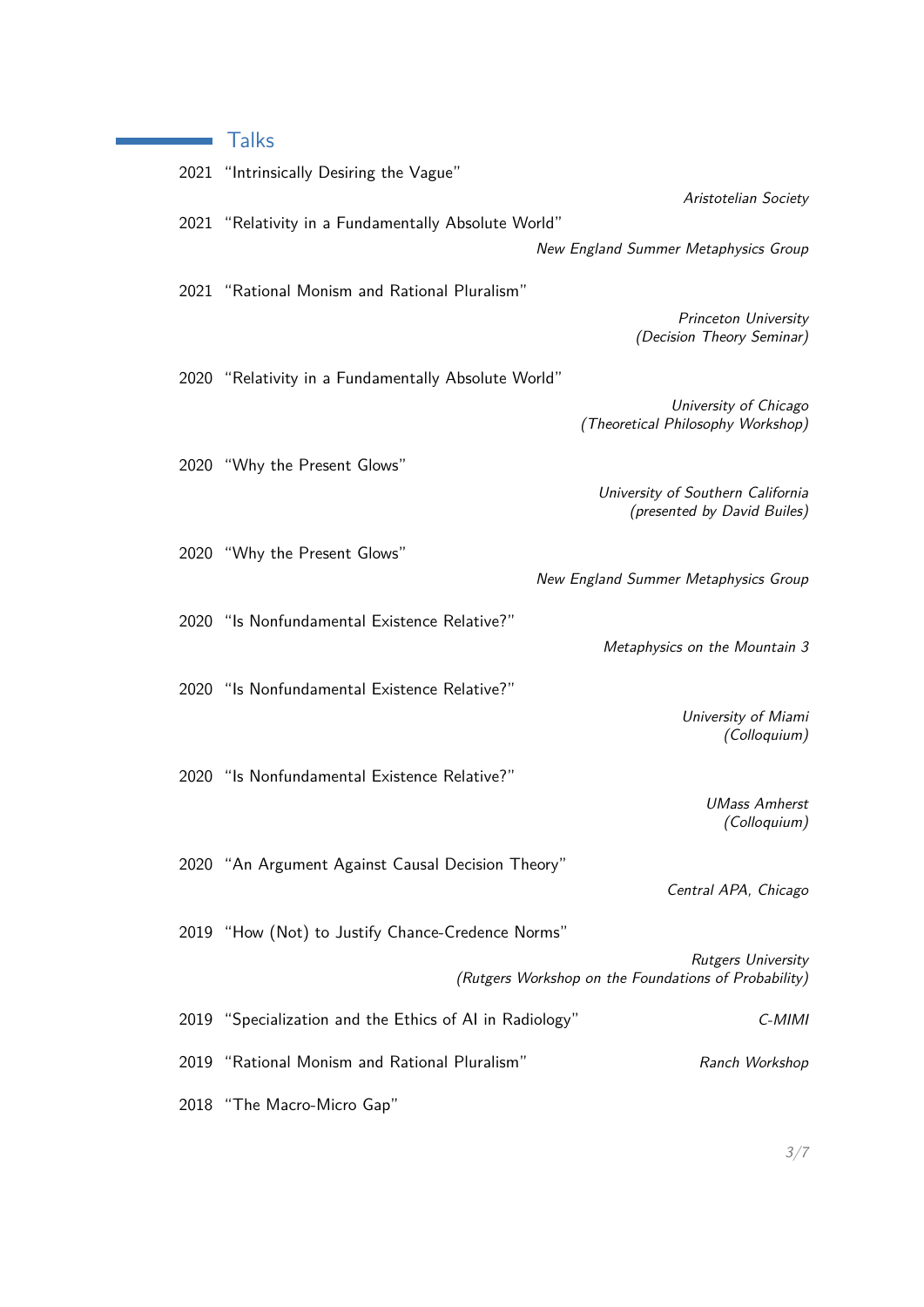Rhode Island College (New England Workshop on Identity and Persistence)

University of Colorado, Boulder (Probability and Chance in Science) 2018 "Why Chance Constrains Credence" Emily Noether Research Group; Bochum, Germany (Epistemology Seminar 2018) 2018 "Relative Truth, Absolute Correctness" Stanford University (Stanford/CSLI Philosophy of Language and Linguistic Workshop) 2018 "No Crystal Balls" Central APA, Chicago 2017 "Relative Truth, Absolute Correctness" NYU (New York Philosophy of Language Workshop) 2017 "A Consequentialist Theory of Rational Choice" Northeastern University 2017 "Must Endurance be Primitive?" Brown University (New England Random Metaphysician Group) 2017 "Crystal Balls and U-maximization" UNC, Chapel Hill 2017 "Should Truth Relativists Also Be Correctness Relativists?" Cornell University (Colloquium) 2016 "Explaining Endurance" Rutgers University (presented by Nathaniel Baron-Schmitt) 2016 "Rational Monism, Rational Pluralism, and the Metaethical Foundations of Causal Decision Theory"

Cambridge University

2016 "Three Forms of Physicalism"

2018 "Why Chance Constrains Credence"

4[/7](#page-6-0)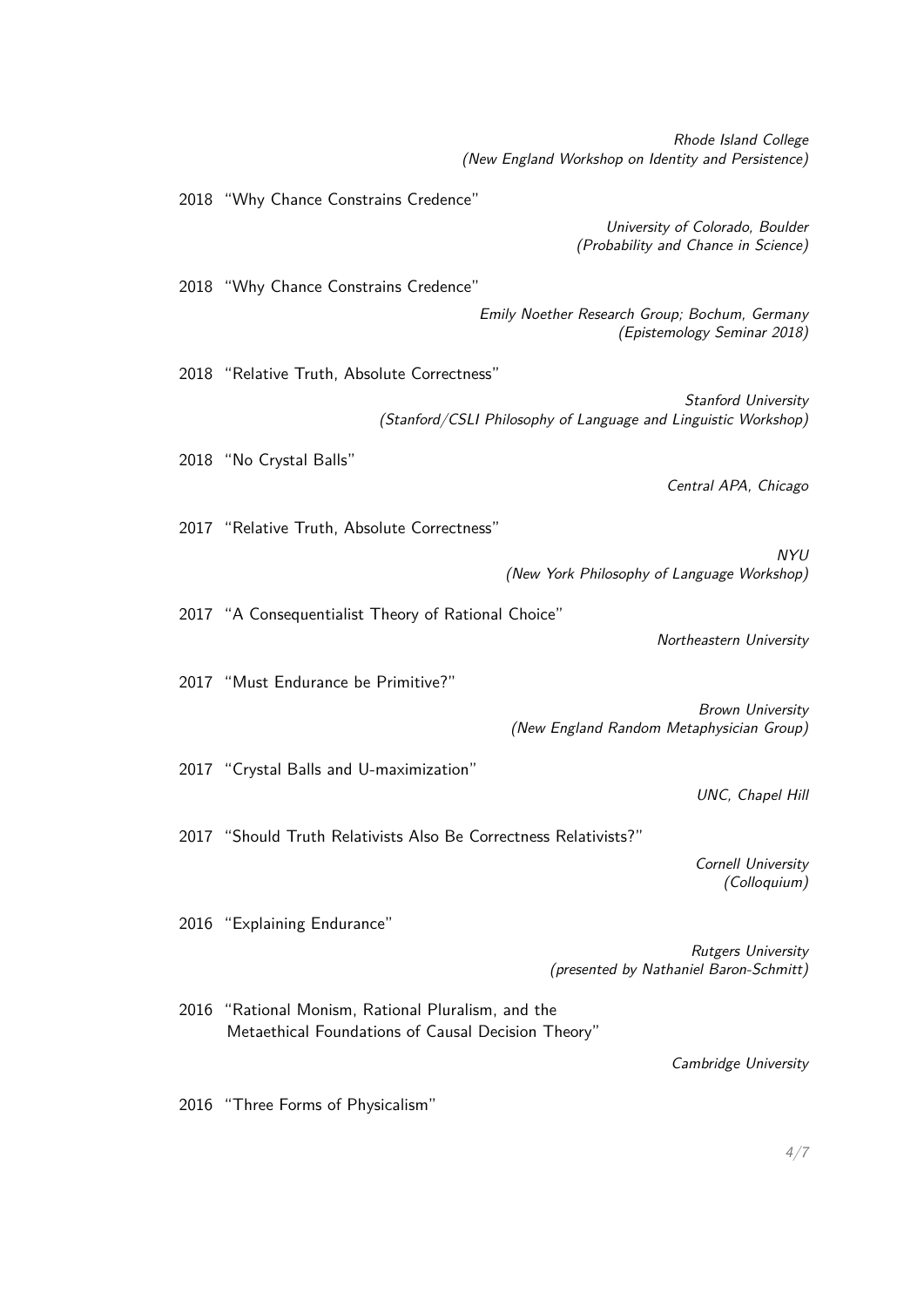2015 "Rational Pluralism and Decision Theory" Rutgers University 2015 "Rational Pluralism and Decision Theory" École Normal Supérieure, Institut Jean Nicod (Séminaire Naturalizing Epistemic Norms) 2015 "Attitudinal Relativism" École Normal Supérieure, Institut Jean Nicod (Séminaire Mind and Language) 2014 "Able to Do the Impossible" Harvard University (Colloquium) 2013 "Able to Do the Impossible" University of Oklahoma 2013 "Able to Do the Impossible" MIT 2013 "Able to Do the Impossible" University of Missouri 2013 "Able to Do the Impossible" UCLA 2013 "Able to Do the Impossible" University of Pittsburgh 2011 "Simple Colors for Some" NYU Commentaries 2020 Issac Wilhelm's, "Centering the Principal Principle" Eastern APA, Chicago 2018 Fatema Amijee, "Why Metaphysical Inquiry Needs the PSR"

The Principle of Sufficient Reason: Then and Now, Simon Fraser University

2017 Dave Ingram, "The Essence of Time"

Brown University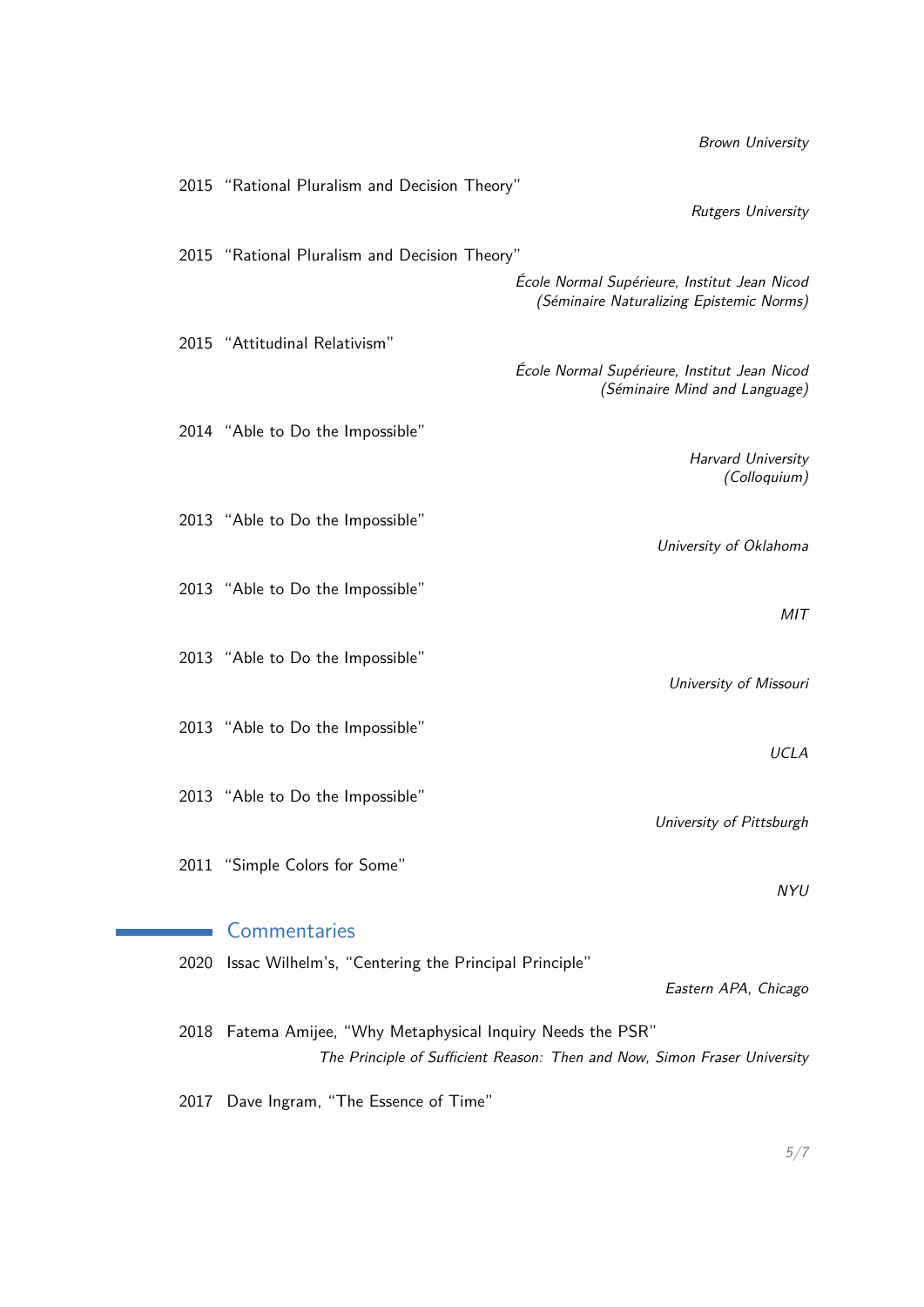2017 Rachel Sterken, "Amelioration, Meaning Change, and Defective Communication" Ranch Workshop

2016 Jeremy Wyatt, "Reconceiving Faultless Disagreement"

Pacific APA, San Francisco

2014 Benj Hellie, "Knowing What It is Like to Converse in *L*"

Ranch Workshop

2012 Olla Solomyak, "Contingency and the Amodal Perspective"

Bellingham Summer Philosophy Conference

### **Teaching**

2021 Decision Theory, (taught w/ Branden Fitelson), PHI 24.805

- 2020 Problems in Philosophy of Language, (taught w/ Justin Khoo), PHI 24.729 Philosophy of Religion, PHI 24.05 Metaphysics, PHI 24.221
- 2019 Philosophy of Religion, PHI 24.05 Theory of Knowledge, PHI 24.201 Philosophy of Religion, PHI 24.05
- 2018 Philosophy of Religion, PHI 24.05 Problems in Metaphysics (taught w/ Brad Skow), PHI 24.501
- 2017 Color and Its Place in Nature (taught w/ Alex Byrne and Adam Pautz), PHI 24.501 Proseminar in Philosophy (taught w/ Roger White), PHI 24.400
- 2016 Philosophy of Religion, PHI 24.05 Problems in Metaphysics: Nonfactualism (taught w/ Branden Fitelson) Philosophy of Religion, PHI 24.05
- 2015 Metaphysics, PHI 24.221 Proseminar in Philosophy (taught w/ Agustín Rayo), PHI 24.400
- 2014 Topics in Metaphysics and Ethics: 'Ought' and Ought (taught w/ Justin Khoo), PHI 24.502

Proseminar in Philosophy (taught w/ Stephen Yablo), PHI 24.400

2013 Minds and Machines, PHI 24.09 Metaphysics: Materialism, PHI 24.501 Metaphysics, PHI 24.221

Grants, Honors, & Awards

2011 Jacob K. Javitz Fellow